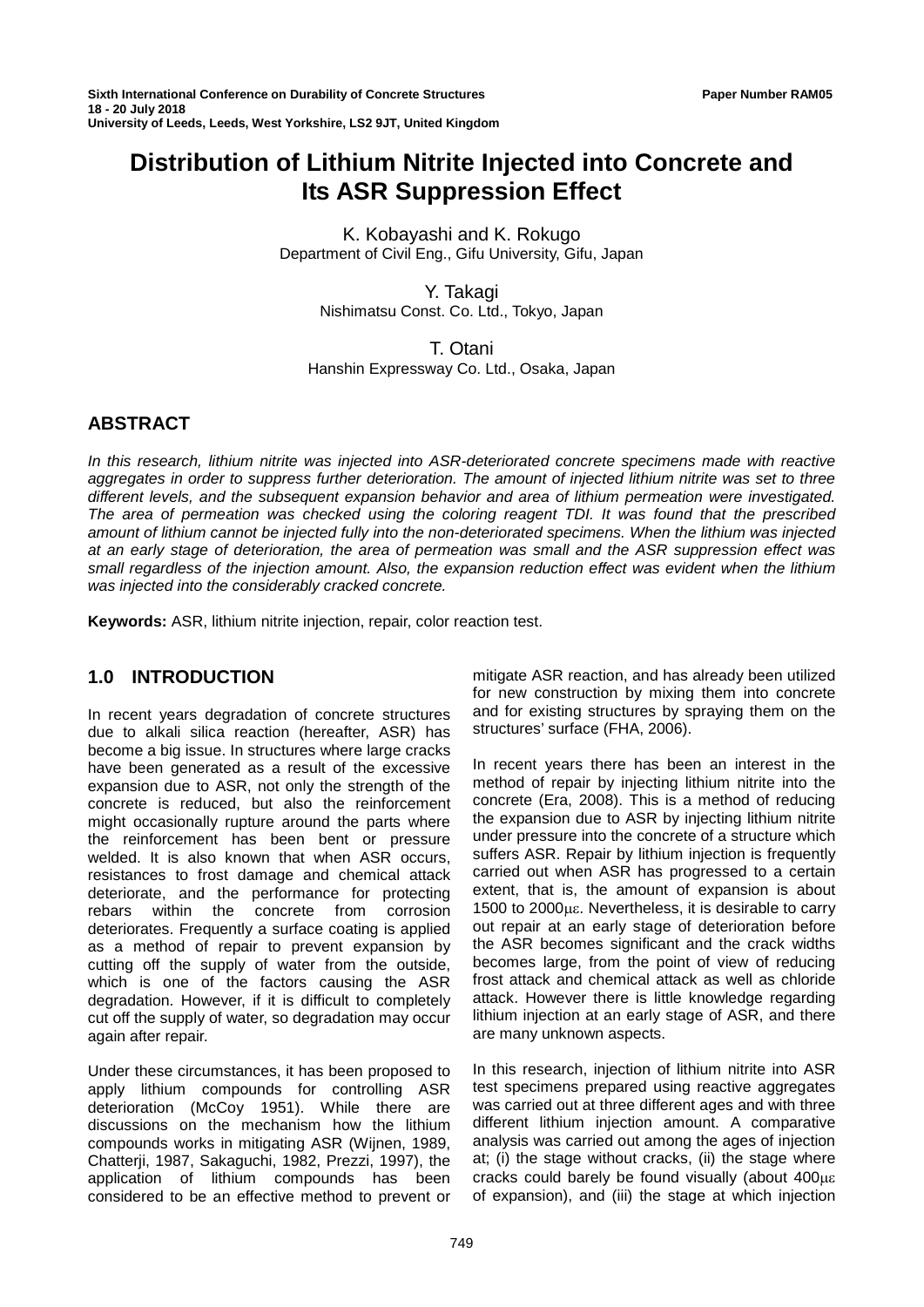repair is normally applied (about 2000µε of expansion). Also, coloring tests were carried out using the reagent toluene diisocyanate (TDI) to determine the area of lithium permeation.

# **2.0 OVERVIEW OF THE TESTS**

### **2.1 Materials and mixtures**

The test specimens were produced using reactive aggregates, ordinary Portland cement as the cement, and a water cement ratio of 57%. Also, sodium chloride was added to the concrete so that the equivalent alkali quantity was 9.0kg/m3.

The lithium compound used as ASR suppression agent was lithium nitrite  $(LINO<sub>2</sub>)$ , which is used most frequently in Japan. It was used as a 40% aqueous solution, the highest concentration that does not adversely affect the permeability into concrete (Era, 2008).

### **2.2 Test specimens**

Figure 1 shows the dimensions of the test specimens and the positions of the drilled holes for lithium injection, and Table 1 shows a list of the test specimens. Lithium was injected at three different ages, and the test specimens were referred to as "undegraded injection specimens" into which lithium was injected prior to crack generations, "early injection specimens" into which lithium was injected when cracks could barely be visually determined with about 400µε of expansion, and "normal injection specimens" into which lithium was injected at about 2000µε expansion, which is when repair by lithium injection is normally applied. Undegraded injection specimens were prepared only for being investigated their lithium penetration areas.

Three levels of Li/Na molar ratios of 0.4, 0.6, and 0.8 were given to the specimens, and in addition "uninjected specimens" were prepared in which lithium injection was not applied. Test specimens were removed from their molds the day after concrete casting, cured for seven days wrapped by a wet cloth, then placed in a degradation acceleration chamber (temperature 35 to 40°C, humidity 100%), to start accelerated ASR degradation.

| [Li/Na]    | Undegradated | Early     | Normal    |
|------------|--------------|-----------|-----------|
|            | injection    | injection | injection |
| Uninjected |              |           |           |
| 0.4        |              | A & B     |           |
| 0.6        |              | A & B     |           |
| 0.8        |              |           |           |

A: A specimen, B: B specimen (see Fig. 1)



B specimen (with four holes)

**Fig. 1.** Test specimens (unit: mm)

Also, two types of early injection specimens were prepared, test specimens A and test specimens B, with different positions and numbers of drilled holes but with the same amount of lithium injected, to investigate whether the suppression effect is increased by increasing the number of holes. However, test specimens A only were produced for normal injection specimens.

### **2.3 Measurement of expansion**

Figure 2 shows the plug positions for measuring the expansion. Eight plugs were embedded into one side surface of the test specimens. There was a total of 10 measurement sections, each with a gauge length of 100 mm: four in the vertical direction (sections 1 to 4), three on the upper side in the horizontal direction (sections 5 to 7), and three on the lower side in the horizontal direction (sections 8 to 10), at which the change in length was measured every week.



**Fig. 2.** Arrangement of plugs for measuring expansion (unit: mm)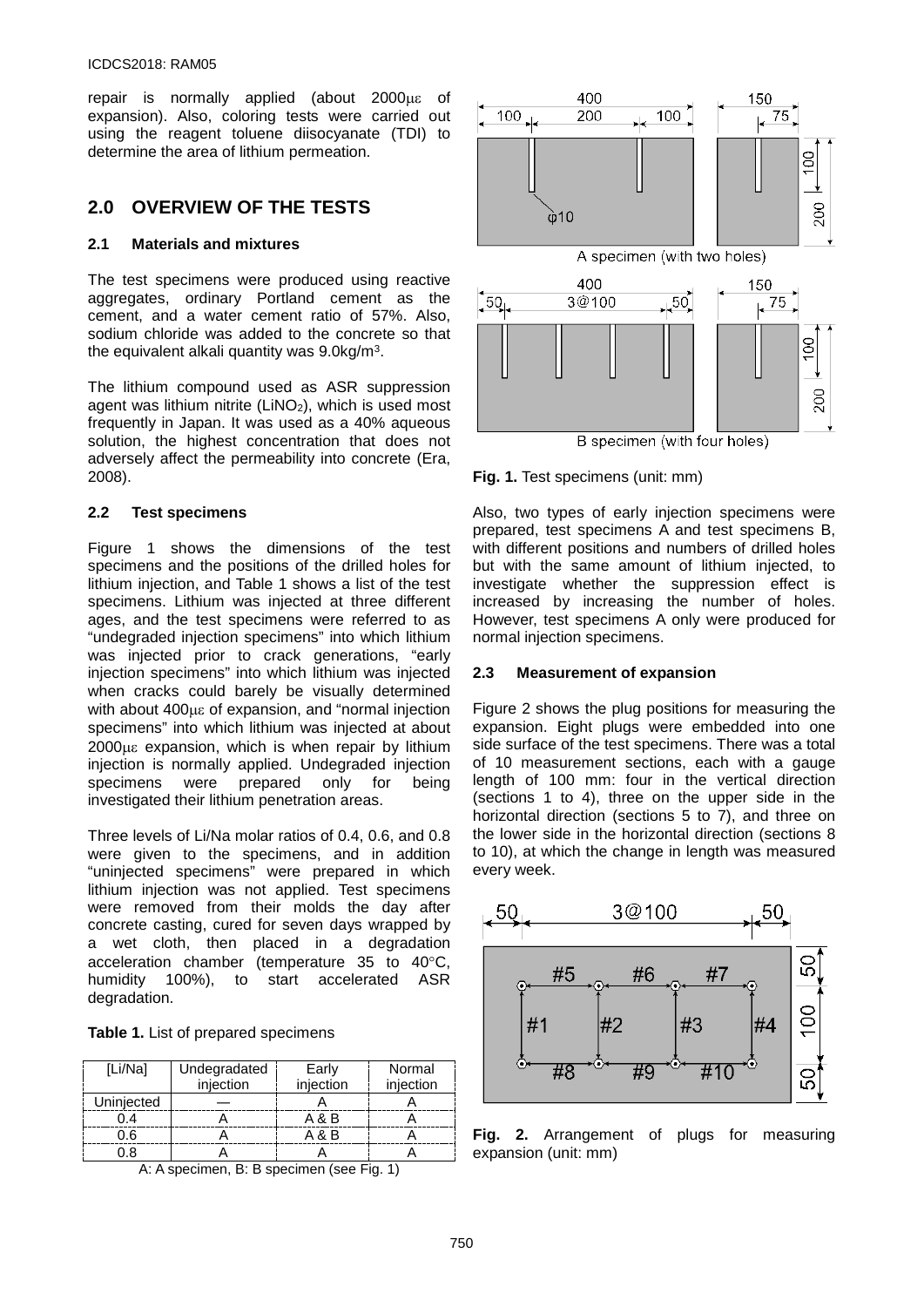### **2.4 Lithium injection**

Lithium was injected on the early injection specimens when the expansion was about 400µε, at which time cracks could be determined visually, and on the normal injection specimens when the expansion was around 2000µε, as can be seen in Fig. 3.

In order to prevent leakage of the injected lithium from the cracks in the normal injection specimens, all the surfaces except the top surface of specimens were provided with a coating of polymer cement mortar of about 2 mm thickness. Note that this polymer cement was removed after the lithium injection was completed. This was to enable us to determine the expansion reduction effect due to lithium injection alone, as the polymer cement coating might suppress the further progress of ASR by blocking the ingress of water into concrete. Next, φ10×100 mm injection holes for injecting lithium were provided using a concrete drill, at two locations in each test specimen A and at four locations in each test specimen B. Fig. 1 shows the positions of the drilled holes in the specimens. In the case of the uninjected test specimens, even though lithium injection was not carried out, holes were drilled in order to investigate the expansion under the same conditions as the injection specimens. The injection pressure was 0.4 MPa for the undegraded injection specimens and the early injection specimens, and 0.2 MPa for the normal injection specimens, taking into consideration lithium leakage from cracks on the top surface of the test specimens. The amount of injected lithium nitrite was such that the molar ratios of Li/Na in the concrete were 0.4, 0.6, and 0.8. Note that it was confirmed in advance that expansion is not produced when the Li/Na molar ratio is as low as 0.4, when the lithium nitrite is added during mixing of the concrete.



**Fig. 3.** Lithium nitrite injection

For all of the undegraded injection specimens, only about 50 mL of prescribed quantity was able to be injected into a single hole. The designed quantity of lithium could be completely injected into the early injection specimens within two weeks and into the normal injection specimens within one week.

### **2.5 Coloring tests**

The test specimens were cut into 400×200×75 mm along the injection holes using a concrete cutter, and the color reaction reagent toluene diisocyanate (TDI) was sprayed onto the cut surfaces. TDI has the property that it reacts with the nitrite ions in the lithium nitrite to produce a brownish-red change of color, so the area over which the color changes can be regarded as the area of permeation of the nitrite ion. It is the lithium ion that exhibits the ASR reduction effect, so actually the target of detection should be the lithium ion and not the nitrite ion. However, the nitrite ion and the lithium ion transfers substantially together through the concrete as a result of injection of the aqueous solution of the lithium nitrite, so the colored area can also be cosidered to indicate the distribution of the lithium ion (Era, 2005).

# **3.0 RESULTS & DISCUSSIONS**

## **3.1 Expansion suppression**

The variation of the vertical expansion, which is the average of expansions measured at #1, #2, #3, and #4, with time after injection of lithium nitrite is shown in Fig. 4 for the early injection specimens, and in Fig. 5 for the normal injection specimens.



**Fig. 4.** Expansion of early injection specimens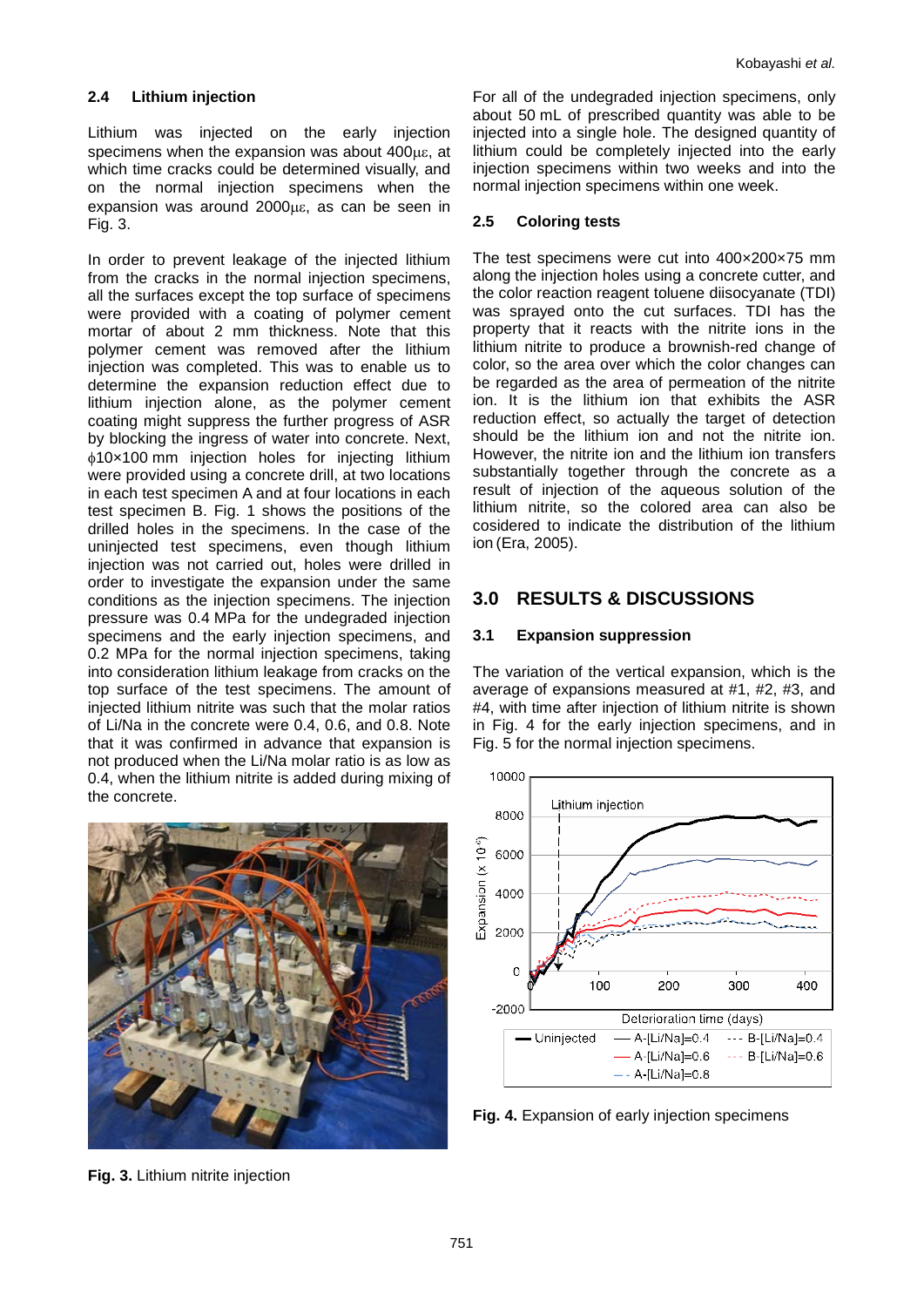

**Fig. 5.** Expansion of normal injection specimens

From Fig. 4, it can be seen in early lithium injection specimens that the expansion are smaller than in uninjected specimens. However, expansion is not completely suppressed immediately after the injection. For the specimens A with Li/Na ratio of 0.4, which showed the smallest area of lithium permeation, the expansion was about 2/3 of that of the uninjected specimens, and for the other specimens with larger Li/Na ratio, the expansion was about 1/3. Also, for the 0.8 molar ratio test specimen, the rate of expansion slowed down and the expansion tended to converge at around 2000µε. With specimens B that were provided with an additional injection hole, the expansion was reduced compared with the uninjected test specimen and was about the same as that for test specimens A with molar ratios 0.6 and 0.8.

Next, Fig. 5 shows the results for the normal injection specimens into which the lithium was injected when the was about 2000µε. In contrast to the early injection specimens, the expansion suppression effect can be seen immediately after the lithium injection even if the Li/Na ratio was 0.4, and the expansion suppression effect of lithium injection can be seen in all test specimens.

# **3.2 Coloring tests**

Figure 6 shows photographs after the coloring tests. The area with a brownish-red color change corresponds to the nitrite permeation area, which in this research is regarded to be equivalent to the lithium permeation area. Near the injection holes, the color change is dark, but it becomes lighter with distance from the injection holes. It is reported that the expansion suppression effect is exhibited in the concrete with the color change (Era, 2005). Also, it is considered that the transfer of lithium nitrite by diffusion after being injected into concrete is smaller than that by pressurized injection. Therefore here it is assumed that the area where nitrite ion and



Undegradated injection-A-[Li/Na]=0.6



Early injection-A-[Li/Na]=0.6



Normal injection-A-[Li/Na]=0.6

**Fig. 6.** Examples of coloring test

lithium ion are present did not change after the injection until the coloring tests were carried out.

Table 2 shows the colored area in each specimen. As stated previously, it was not possible to inject all the prescribed quantity of lithium into the undegraded injection specimens, so the area of permeation was small compared with the other specimens. It is considered that this was because there were no microcracks due to ASR in the concrete, so there was no lithium permeation through these cracks.

Next, in the specimens A of the early injection specimens, the permeation area was somewhat larger the greater the injected lithium amount, but the differences of the area among them were small. The permeation area was a maximum of about 50%, so it is considered that the lithium was not spread appropriately throughout the whole test specimen. On the other hand, in the test specimens B in which the number of holes was increased, the permeation area was about 70%. However, in all the specimens it tended to be difficult for the lithium to permeate to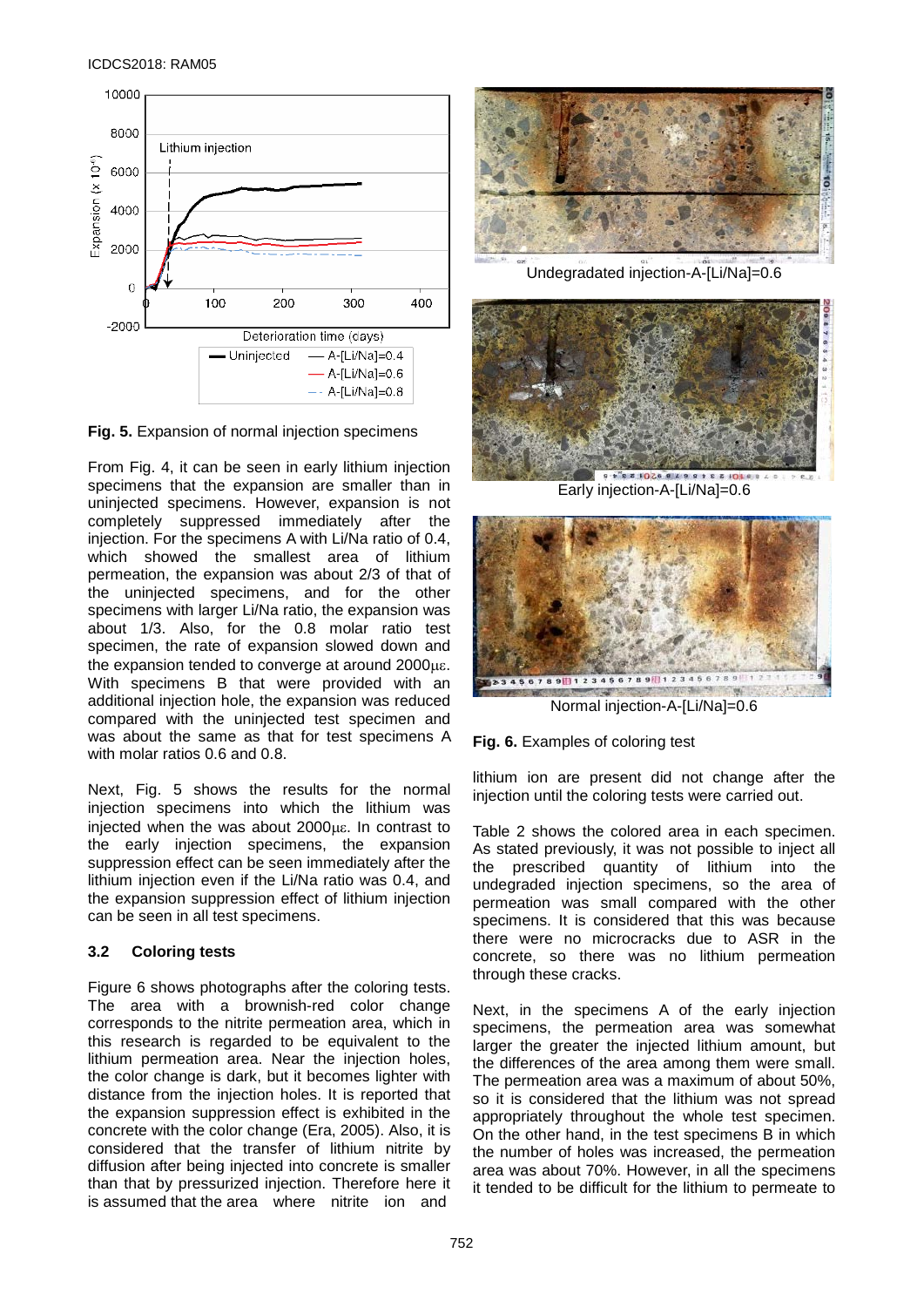the bottom of the test specimen, which was far from the injection holes.

|           | [Li/Na] | Type | Vertical                      | Colored     |
|-----------|---------|------|-------------------------------|-------------|
|           |         |      | Expansion $(\mu \varepsilon)$ | area $(\%)$ |
| Undegra-  | 0.4     | A    |                               | 18.8        |
| dated     | 0.6     |      |                               | 24.6        |
| injection | 0.8     |      |                               | 30.0        |
| Early     | 0.4     | A    | 5713                          | 44.3        |
| injection | 0.6     |      | 2840                          | 48.1        |
|           | 0.8     |      | 2220                          | 49.2        |
|           | 0.4     | R    | 2270                          | 72.6        |
|           | 0.6     |      | 3698                          | 68.5        |
| Normal    | 0.4     | А    | 2613                          | 74.0        |
| injection | 0.6     |      | 2403                          | 71.9        |
|           | 0.8     |      | 1725                          | 87.3        |

### **Table 2**. Results of coloring test

With the normal injection specimens, while the lithium did not spread throughout the whole test specimen, the permeation area was larger than for the early injection specimens, even though the injection pressure was only 1/2 of that of the other test specimens. For example, the permeation area achieved with the 0.8 Li/Na ratio specimen with only two holes was about the same as that for the early injection test specimens with four holes.

From the above, it can be seen that the effect of the degree of ASR degradation of the concrete on the efficiency of injection is large. It is considered that this is because the microstructure of the concrete has been loosened by the ASR, and is mainly due to differences in the degree of crack propagation. In other words, the lithium ion is transferred by the pressure gradient, but it mainly moves through the cracks in priority, and from there penetrates into the matrix.

### **3.3 Comparison of expansion and lithium permeation area**

In the early injection specimens, expansion suppression effect was small. Expansion continued at least for 100 days after the accelerated degradation being re-started and thereafter expansion became slower. Especially, the expansion in the specimens A with 0.4 Li/Na ratio was larger than the other early injection A specimens. However, the permeation area of this specimen was similar to those of the other early injection A specimens. Also, it was found that while there was a large difference in permeation areas between the specimen A series and the specimen B series, a difference in the expansion suppression effect was small except for the 0.4 Li/Na ratio specimen.

On the other hand, while all the normal injection specimens were specimens A with only two injection holes, the amount of injected lithium was sufficient to virtually stop expansion immediately after injection and prevent further degradation due to ASR, even for the 0.4 Li/Na ratio specimen in which the injected

amount was the smallest. Given that the permeation area of lithium shown in Table 2 is large, it is considered that the progress of ASR was suppressed by the penetration of lithium throughout the majority of the area of the test specimens.

For the early injection specimens, lithium was injected at the stage where there was no significant cracking on the surface of the concrete, with the aim of suppressing the progress of ASR at an early stage. However considerable time was required to complete injection in the case of early injection, and in addition expansion did not immediately stop. Also, by observing the trend in expansion after completion of injection, it was found that the amount of expansion was either unchanged from or greater than that of normal injection test specimens with the same number of injection holes. Therefore early injection was not effective in suppressing ASR, and on the contrary it is more effective to carry out lithium injection after cracks have developed to a certain extent.

In addition, there are various theories regarding the mechanism of suppression of ASR by lithium ion, and the lithium may affect the deterioration suppression in various ways depending on the stage of ASR progress at which the lithium is committed, and may also affect the subsequent expansion. Therefore, it is necessary to investigate in detail the mechanism of ASR suppression by lithium in the future.

# **4.0 CONCLUSIONS**

In this research lithium nitrite was injected into test specimens made with reactive aggregates. The lithium was injected at 3 different stages, undegraded, early (expansion of 400µε), and normal (expansion of 2000µε), the injected lithium amount was set to be Li/Na molar ratios of 0.4, 0.6, and 0.8, and the subsequent expansion behavior and area of lithium permeation were investigated. The area of permeation was estimated using the color change reagent TDI. It was found that when injection was carried out on the concrete without deterioration, the prescribed amount of lithium could not be injected fully. When lithium was injected at early stage of ASR deterioration, the area of permeation was small and the ASR suppression effect was small regardless of the injected lithium amount. Also, when lithium was injected after cracks had extended, the expansion suppression effect was considerable.

The conclusions obtained in this research were as follows:

### 1) Expansion

Expansion was reduced with the early injection test specimens, but it was not possible to completely suppress expansion immediately after injection even